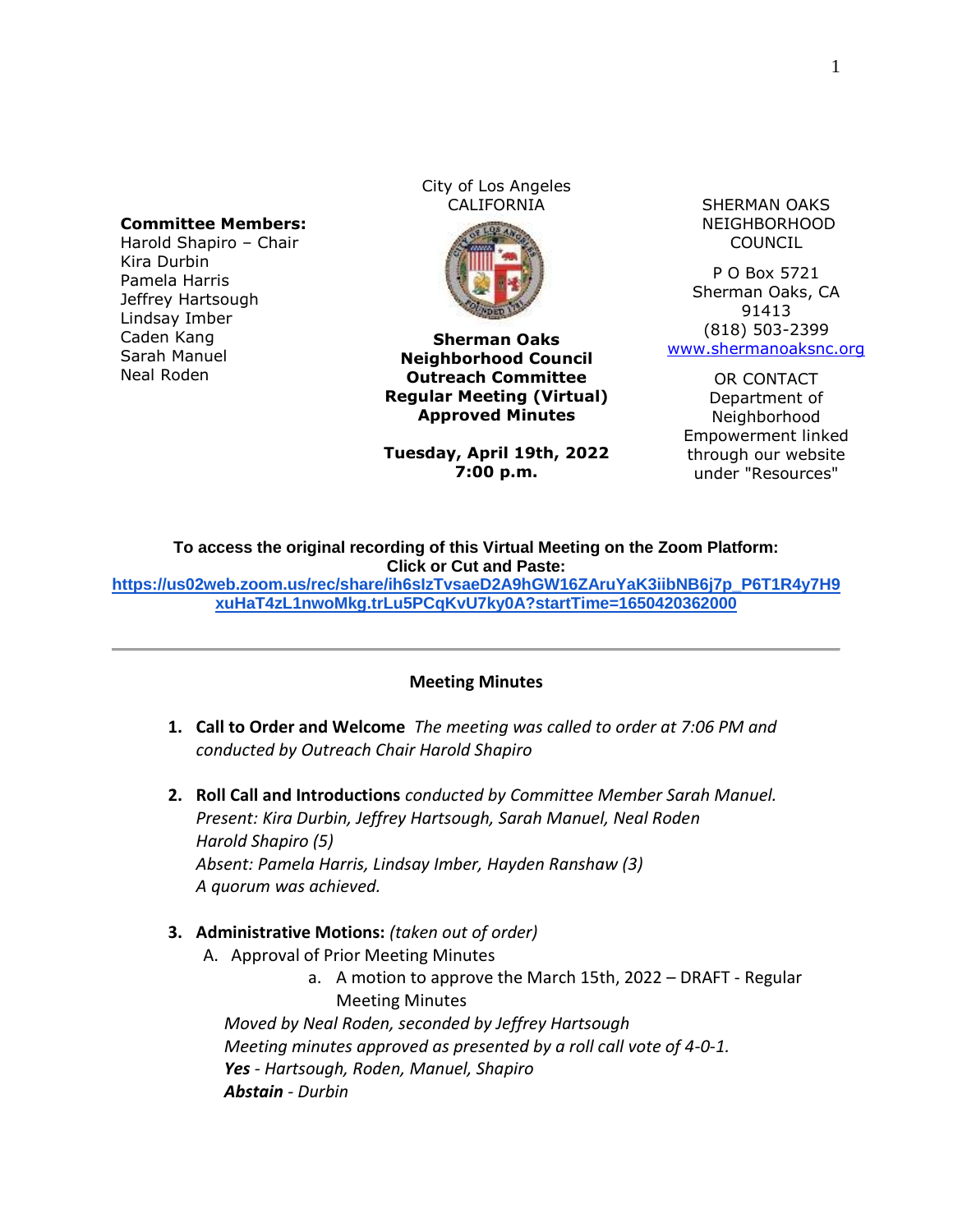b. A motion to approve the February 15th, 2022 – DRAFT - Regular Meeting Minutes

*Moved by Jeffrey Hartsough, seconded by Neal Roden Meeting minutes approved as presented by a roll call vote of 4-0-1. Yes - Hartsough, Roden, Manuel, Shapiro Abstain - Durbin*

> c. Approval of Caden Kang, Youth Representative, as new member of SONC Outreach Committee

*Motion approved as presented by unanimous consent. Yes - Durbin, Hartsough, Roden, Manuel, Shapiro*

**4. Chair's Report:** *Presented by incoming chairperson Harold Shapiro BONC reversed its stance on Digital Media Policy. It is to take effect on October 4th, 2022*. *Overview on proper posting of events to website* 

## **5. Project Updates & Discussion**

*Public Comment was allowed for each sub-agendized item.*

- A. Spring Tree Giveaway *presented by Jeffrey Hartsough - all set with VN/SO park and City Plants. Volunteer sign-ups filled sufficiently. Reminder notice to SONC subscriber base via Constant Contact will be sent this coming week by Sarah Manuel.*
- B. Ventura Blvd. Community Clean Up *presented by Neal Roden - Volunteers Cleaning Communities (VCC) to provide a map of where base locations along Ventura Blvd. will be located. For SO it will be Kester & Ventura. Volunteers from Notre Dame obtained. Further promotion needed - Sarah Manuel will include the VCC flier with the Tree Giveaway flier in the SONC subscriber list Constant Contact email.*
- C. Utility Box Painting/Design *Sarah Manuel & Jeffrey Hartsough - The SO Chamber Foundation is anxious to move forward. SONC is still searching for an indigenous artist and/or designer. If not obtained/identified in the coming month or so, project direction will fall back and try different avenues.*
- D. Business Cards *Jeffrey Hartsough - agreement that any member of SONC (chairperson/council member/committee member) would be allowed to request business cards. Jeffrey will follow up and poll everyone to see if they would like to have them*
- E. SONC website status *Harold Shapiro*
	- *a. Follow-up on telephone number access and use questions from previous meeting - Jeffrey Hartsough - we need to assign a resource who can be responsible to check the voicemail messages once or twice a month (or more frequently) and to listen to the backlog of messages. Jeffrey will look into seeing if the recorded messages can be transcribed and sent via an*